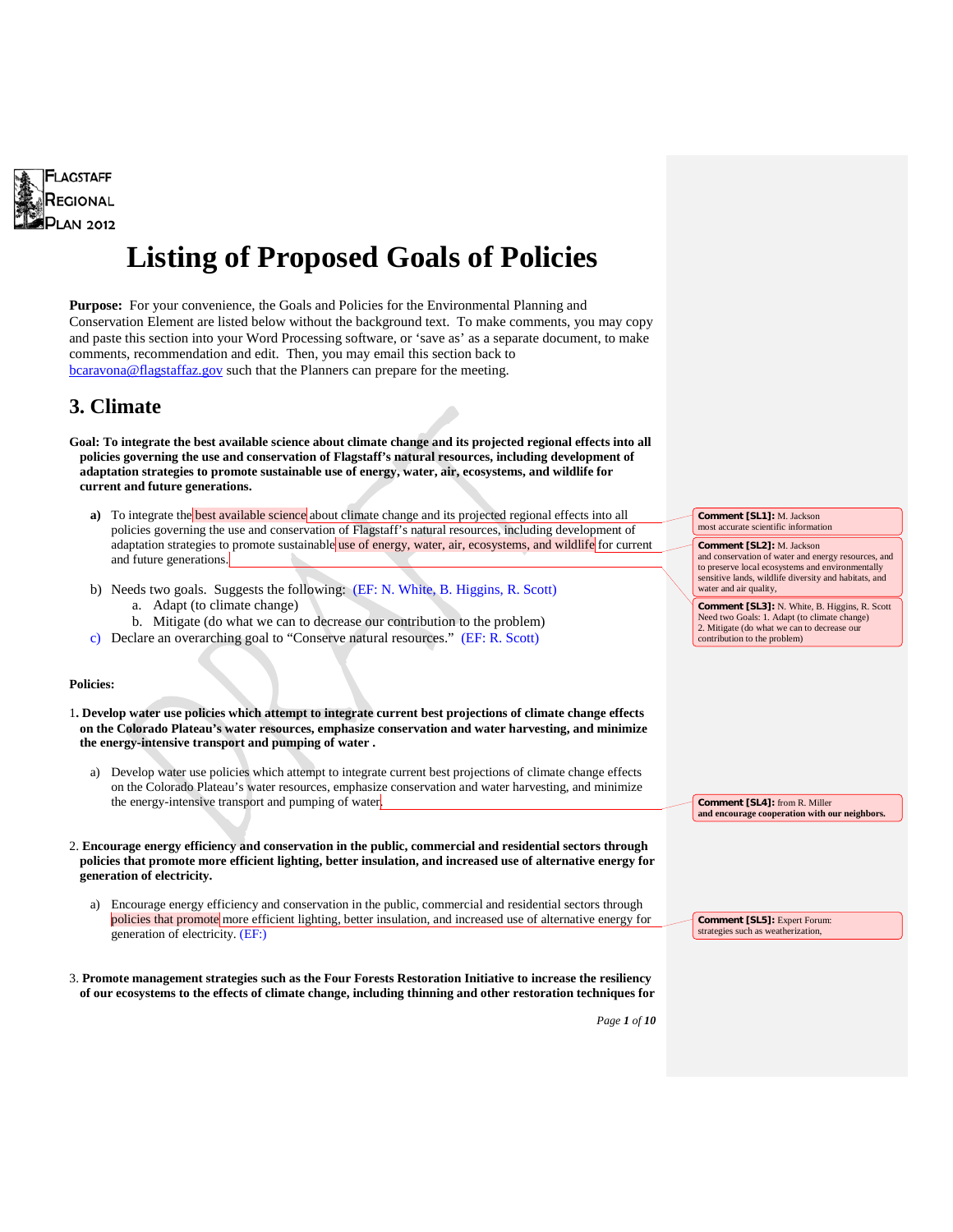

**our ponderosa pine forests to reduce their vulnerability to catastrophic wildfire and insect pest outbreaks.**

- a) Promote management strategies such as the Four Forests Restoration Initiative to increase the resiliency of our ecosystems to the effects of climate change, including thinning and other restoration techniques for our ponderosa pine forests to reduce their vulnerability to catastrophic wildfire and insect pest outbreaks . (EF: R. Miller )
- 4. **Promote transportation options such as increased public transit and more bike lanes that will reduce congestion, fuel consumption, and overall carbon emissions.**
	- a) Promote transportation options such as increased public transit and more bike lanes that will reduce congestion, fuel consumption, and overall carbon emissions. (EF: M. Jackson)
- **5. Maintain and restore important wildlife corridors throughout the planning area to allow wildlife to find suitable habitat in the face of climate change by moving along vegetational and elevational gradients.**
	- a) Maintain and restore important wildlife corridors throughout the planning area to allow wildlife to find suitable habitat in the face of climate change by moving along vegetational and elevational gradients. (EF: M. Jackson)
- 6**. Revisit relevant Policies and Strategies in this element as better knowledge of the likely effects of climate change for the region's resources is developed.**
- 7. Add new policy: "Encourage concentrated development following an urban village concept to conserve resources and open space." (EF: R. Miller)
- 8. Add new policy: "Continue to promote cooperation between levels of governments, the public and business." **(**EF: R. Miller)

# **4. Ecosystem Health**

**Goal 1: Improve and restore ecosystem health across all land ownerships in the Flagstaff region.**

Improve and restore ecosystem health across all land ownerships in the Flagstaff region.

- a) Improve and restore ecosystem health and maintain plant and animal community diversity… (EF: R Miller)
- b) Improve, restore and maintain ecosystem health and plant and animal community diversity... (EF: E. Nelson)

#### **Policies:**

**1. Recognize the region's ponderosa pine forest is a fire-dependent ecosystem and strive to restore more natural forest composition, structure, and processes.**

*Page 2 of 10*

**Comment [SL6]:** R. Miller

**Comment [SL7]:** M. Jackson

**Comment [SL8]:** M. Jackson and urban growth

**Comment [SL9]:** R. Miller **and maintain plant and animal community** 

**Comment [SL10]:** E. Nelson

Improve, restore, and maintain ecosystem health and plant and animal community diversity

**diversity**

**animals**

traffic

**while maintaining natural diversity of plants and**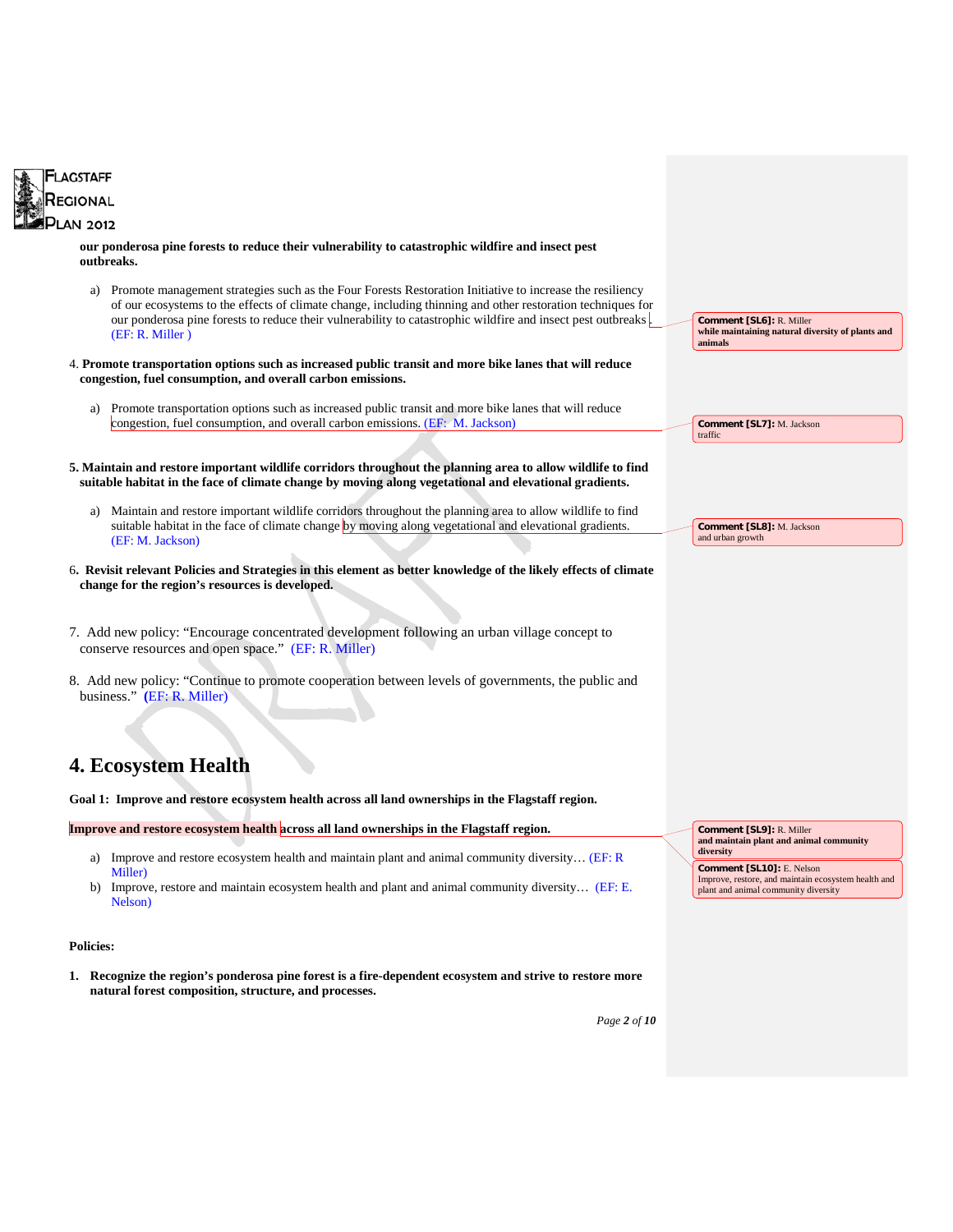



*Page 3 of 10*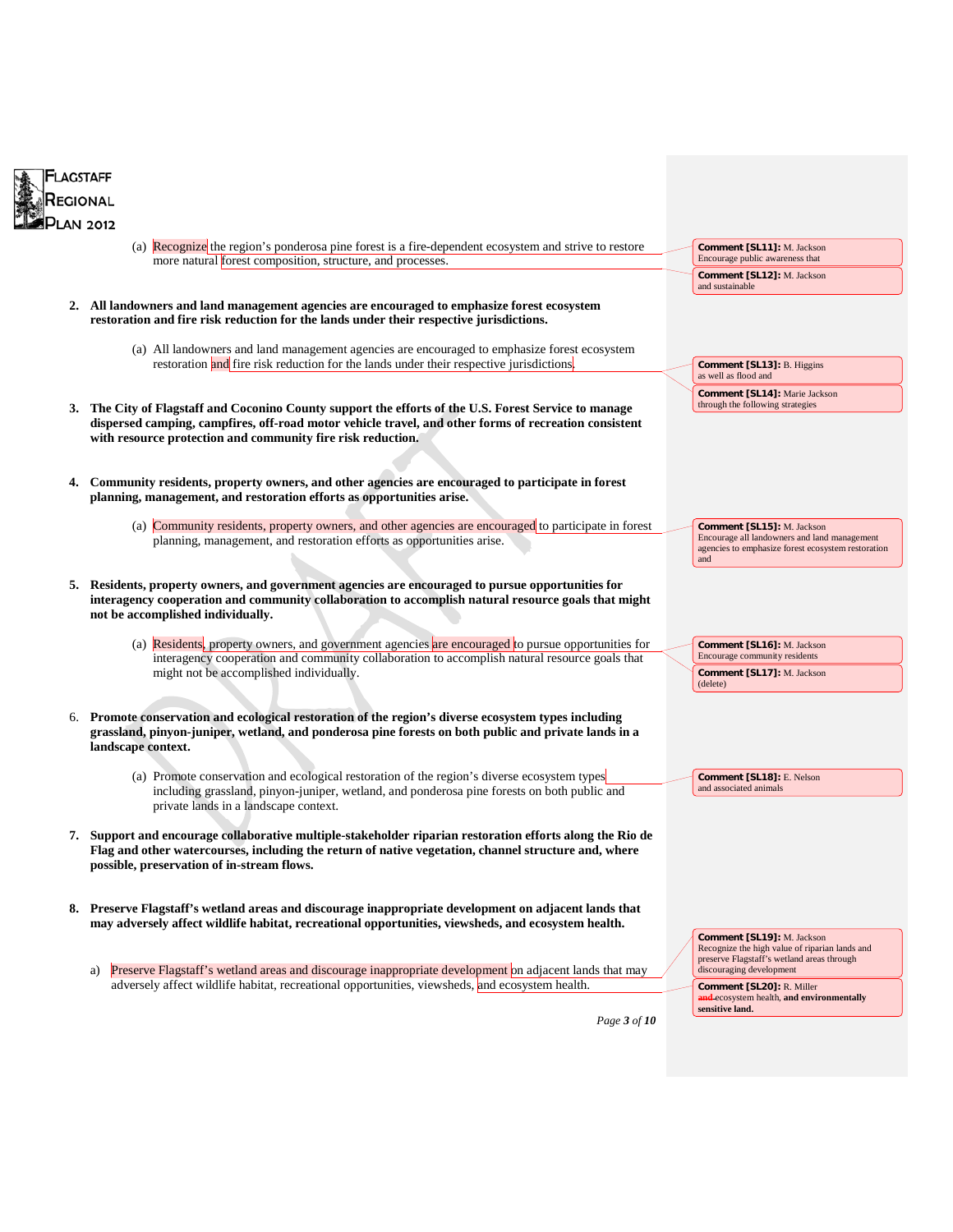

### **5. Noxious and Invasive Weeds**

**Goal: Control populations of invasive noxious weeds, eradicate where possible, and prevent new infestations.**

**Policies:**

**1. The City and County will cooperate with the SFPWMA to inventory, eradicate, and control invasive non-native weeds, including those required for compliance with State regulations; prevent establishment of new infestations through public awareness and education; and restore disturbed areas with native species.**

2. **Weed management plans shall be required for new development projects where applicable to control existing populations and prevent new infestations**.

**3. The City and County will adopt weed control measures to be applied to road and utility infrastructure construction and maintenance projects, and will pursue aggressive weed-control strategies in public rightsof-way and other City and County-owned properties.**

**4. The City and County Parks and Recreation Departments will pursue opportunities with other agencies and volunteer groups to control the spread of non-native invasive plants and noxious weeds on public park lands and natural areas.**

**5. Landscaping for new developments shall emphasize the use of native plants and drought-tolerant species appropriate to the area. Disturbed areas shall be restored and revegetated with native species to the greatest extent possible.**

**6. The City and County will support public education programs to help residents learn how to identify and control the spread of noxious weeds and invasive plants on private property.**

a) The City and County will support public education programs to help residents learn how to identify and control the spread of noxious weeds and invasive plants on private property.

7. Insert new policy: Need a policy stating explicitly that any decision to introduce a biological control (i.e. tamarisk beetle) be preceded by thorough research. Point to state and any other existing laws on this issue. (EF: R. Scott)

### **6. Wildlife**

Goal: Protect wildlife populations, localized and larger-scale wildlife habitats, ecosystem processes, and wildlife movement areas throughout the planning area.

a) Protect wildlife populations, localized and larger-scale wildlife habitats, ecosystem processes, and wildlife movement areas throughout the planning area.

**Comment [SL22]:** M Jackson indigenous **Comment [SL23]:** R. Miller

**diversity and**

**Comment [SL21]:** Expert Forum insert "and eradication"

#### **Policies**

| Page 4 of $10$ |  |  |  |
|----------------|--|--|--|
|----------------|--|--|--|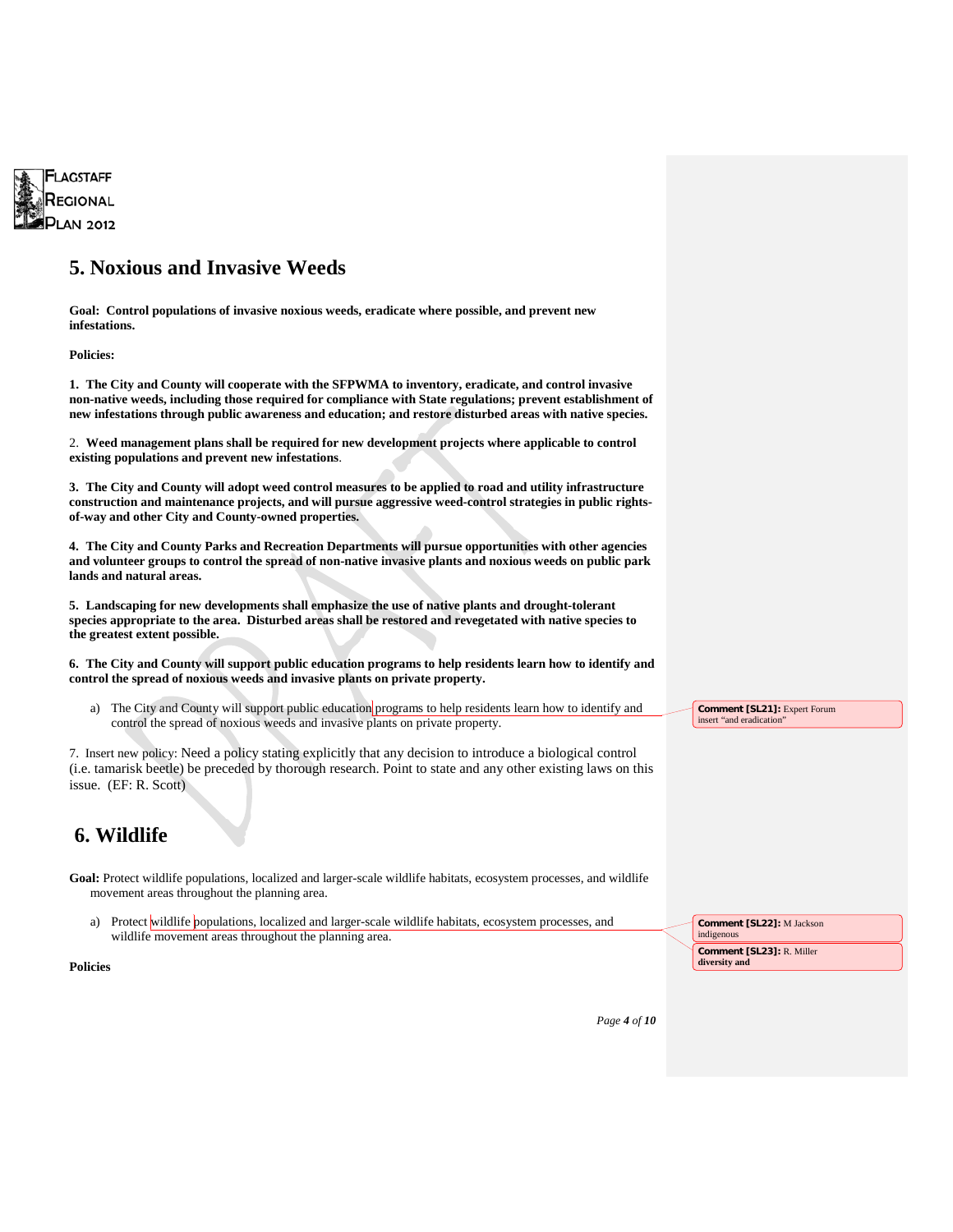

- 1**. Encourage local development that protects, conserves, and when possible enhances and restores important wildlife habitat through proactive planning, creative design, and flexible zoning, e.g. by allowing higher-than-zoned housing density in one area of a parcel in exchange for maintenance of open space with high value for wildlife.**
	- a) Encourage local development that protects, conserves, and when possible enhances and restores important wildlife habitat through proactive planning, creative design, and flexible zoning, e.g. by allowing higherthan-zoned housing density in one area of a parcel in exchange for maintenance of open space with high value for wildlife.
- 2. **Use open space acquisition to conserve important wildlife habitat, and consider the effects of proposed recreational uses of open space on a variety of wildlife species. Explore the development of a conservation lands system as a means to achieve comprehensive open space conservation across the planning area.**
	- a) Use open space acquisition to conserve important wildlife habitat, and consider the effects of proposed recreational uses of open space on a variety of wildlife species. Explore the development of a conservation lands system as a means to achieve comprehensive open space conservation across the planning area.
- **3. Protect sensitive and uncommon habitats such as ephemeral wetlands, riparian habitats, springs and seeps, rare plant communities, and open prairie ecosystems including the physical elements such as water sources and soil types on which they depend.**
- 4. **Protect populations of rare and sensitive animal species and their habitats, including threatened and endangered species and species of special conservation concern.**
	- a) Protect populations of rare and sensitive animal species and their habitats, including threatened and endangered species and species of special conservation concern.
- 5. **Identify, conserve and manage important wildlife movement corridors for a broad range of species through planning and open space conservation, and when possible integrate wildlife passage structures such as overpasses and culverts into roadway, bridge and culvert design.**
- 6**. Support the control and removal of exotic and invasive plants and animals, both terrestrial and aquatic, which can alter and degrade wildlife habitat, and develop targeted educational strategies to help prevent their introduction.**
	- a) Support the control and removal of exotic and invasive plants and animals, both terrestrial and aquatic, which can alter and degrade wildlife habitat, and develop targeted educational strategies to help prevent their introduction.
- 7. **Use a combination of proactive planning, public education, and enforcement of existing regulations to limit the negative impacts of domestic pets and the size of populations of "pest" wildlife species, and minimize human-wildlife conflicts by discouraging the feeding of wildlife**.
	- a) Use a combination of proactive planning, public education, and enforcement of existing regulations to limit the negative impacts of domestic pets and the size of populations of "pest" wildlife species, and minimize human-wildlife conflicts by discouraging the feeding of wildlife.

**Comment [SL31]:** E. Nowak I would ground the notion of "pest" in supporting

add "and feral

biological data, or use some other specific term, like "overpopulation of large ungulates that is likely a factor in preventing aspen regeneration.

**Comment [SL24]:** S. Golden: delete "important" (use of "important" may serve as a way to allow policies that would harm habitat because "important" is not defined - the Open Space Commission can set the priority guidelines for what is important habitat)

**Comment [SL25]:** Expert Forum Make this a separate policy.

**Comment [SL28]:** Expert Forum "Support, restore, and protect"

process of developing" **Comment [SL27]:** S. Best add "for the entire County"

**Comment [SL26]:** S. Golden: delete "Explore the possibility of" and replace with "Begin the

#### **Comment [SL32]:** E. Nowak

**Comment [SL29]:** E. Nowak **Forbid releasing aquatic pets. Comment [SL30]:** Expert Forum

people should be educated on how to safely recreate in bear/rattlesnake/lion country, in a way that emphasizes safe human behavioral responses to potential predators and venomous snakes; a response that does not result in the killing or long-distance translocation of individual animals as a way to mitigate potential conflicts.

*Page 5 of 10*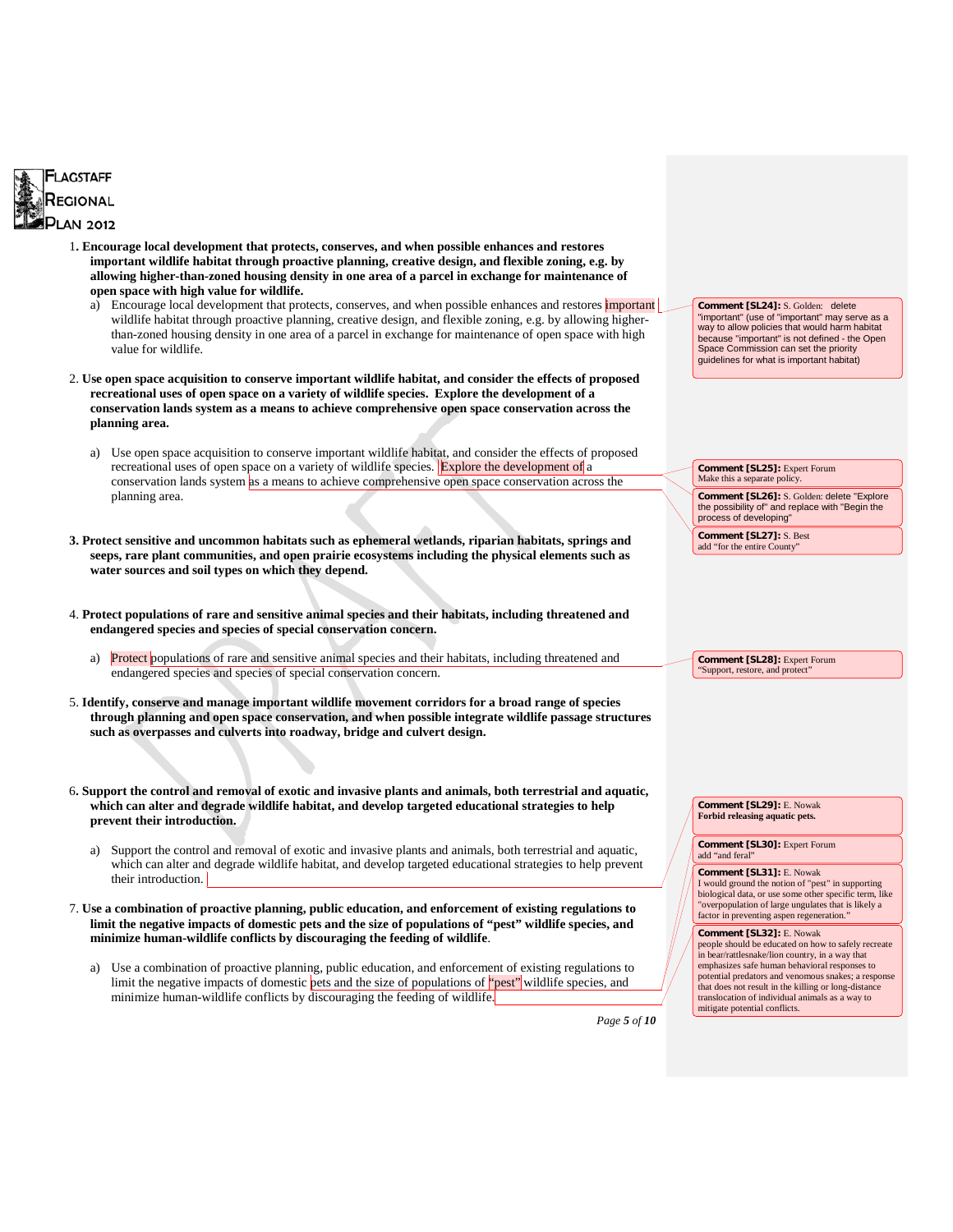

- 8. **Encourage developers to avoid or minimize impacts to Gunnison's prairie dog colonies whenever possible and encourage the humane relocation of prairie dogs to suitable habitat when necessary. Promote public awareness of the positive "keystone" role of prairie dogs in grassland ecosystems and consider the development of a mitigation policy to obtain suitable habitat for prairie dog translocation with financial support from project developers.**
	- a) Encourage developers to avoid or minimize impacts to Gunnison's prairie dog colonies whenever possible and encourage the humane relocation of prairie dogs to suitable habitat when necessary. Promote public awareness of the positive "keystone" role of prairie dogs in grassland ecosystems and consider the development of a mitigation policy to obtain suitable habitat for prairie dog translocation with financial support from project developers
- **9. Update maps of wildlife movement corridors and species and habitat distributions included in this plan on an ongoing basis as new research data become available from sources such as federal, state and local agencies, Northern Arizona University's GRAIL laboratory, and local biologists.**
	- a) Update maps of wildlife movement corridors and species and habitat distributions included in this plan on an ongoing basis as new research data become available from sources such as federal, state and local agencies, Northern Arizona University's GRAIL laboratory, and local biologists.

### **7. Environmentally Sensitive Lands**

**Goal: Preserve and enhance the natural qualities of environmentally-sensitive lands.**

a) Preserve and enhance the natural qualities of environmentally-sensitive lands.

#### **Policies:**

**1. The City and County encourage the preservation and restoration of natural wetlands, floodplains, riparian areas, seeps and springs, distinctive landscape features, and other environmentally-sensitive lands.**

**2. Development projects shall be designed to minimize the alteration of natural landforms and maximize conservation of distinctive natural features.**

**3. Development proposals and other land management activities shall be assessed in a broad landscape context.**

a) Development proposals and other land management activities shall be assessed in a broad landscape context.

**Comment [SL39]:** R. Miller **including the community value of any environmentally sensitive lands affected.**

**4. The City and County favor the use of all available mechanisms for the preservation of environmentally-sensitive lands, including but not limited to public acquisition, conservation easements, transfer of development rights, or cluster development with open space designations.**

*Page 6 of 10*

**Comment [SL33]:** Expert Forum add "institutions, and public agencies" **Comment [SL34]:** S. Golden delete "whenever possible" (it's *always* possible, and this policy is only encouraging - not requiring

anything)

**Comment [SL35]:** S. golden delete "when necessary" (it's arguable that it is *never*  necessary, and this policy is only encouraging - not requiring anything)

**Comment [SL36]:** S. Golden add "and comply with relevant guidelines established by Arizona Game and Fish Department."

**Comment [SL37]:** R. Miller **Use those maps and the maps of environmentally sensitive lands from the next section to encourage discussion of impacts of development on quality of life in the Flagstaff area as part of all zoning decisions.**

**Comment [SL38]:** R. Miller **Where possible and with greater frequency than the average for this area, preserve**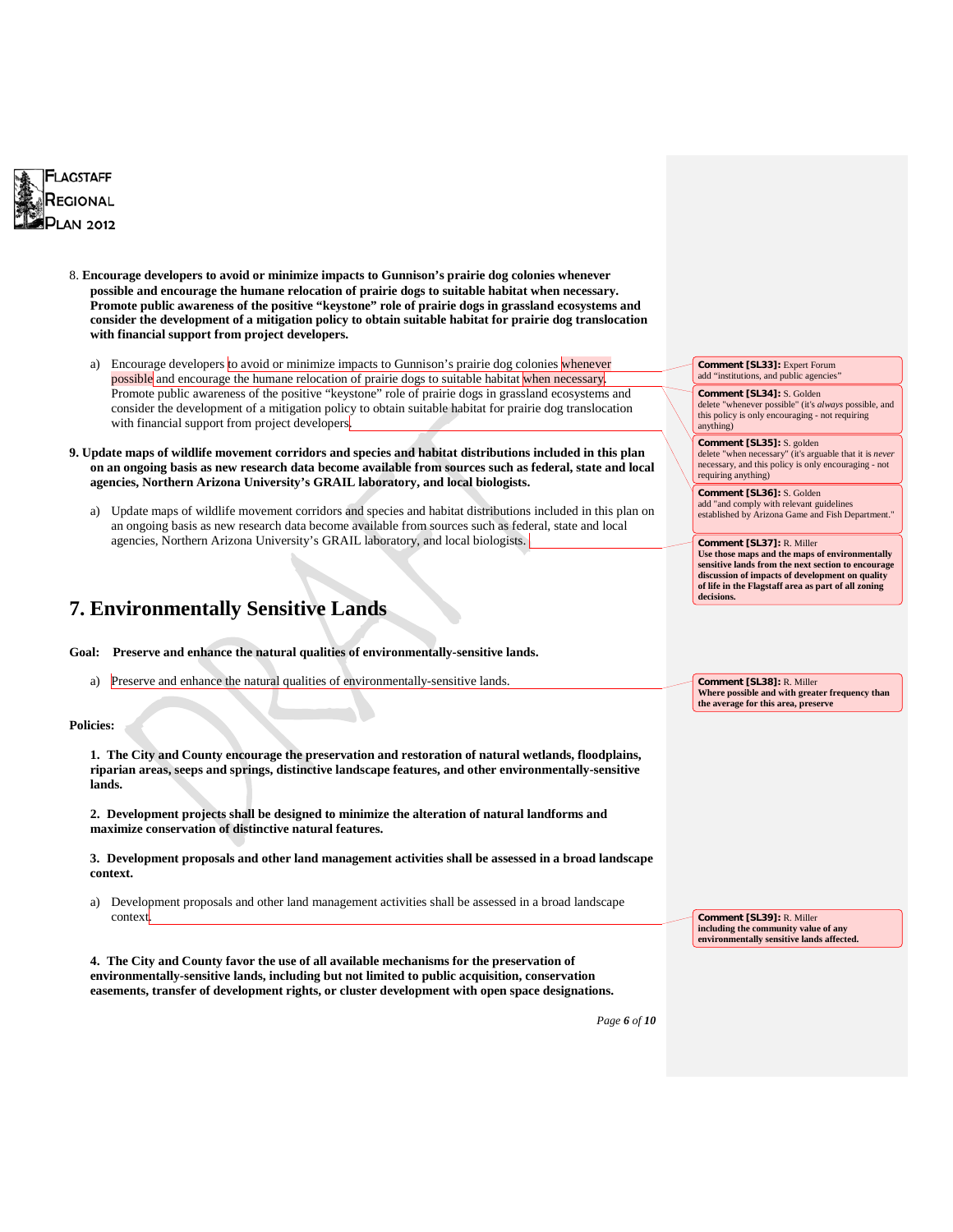

*Page 7 of 10*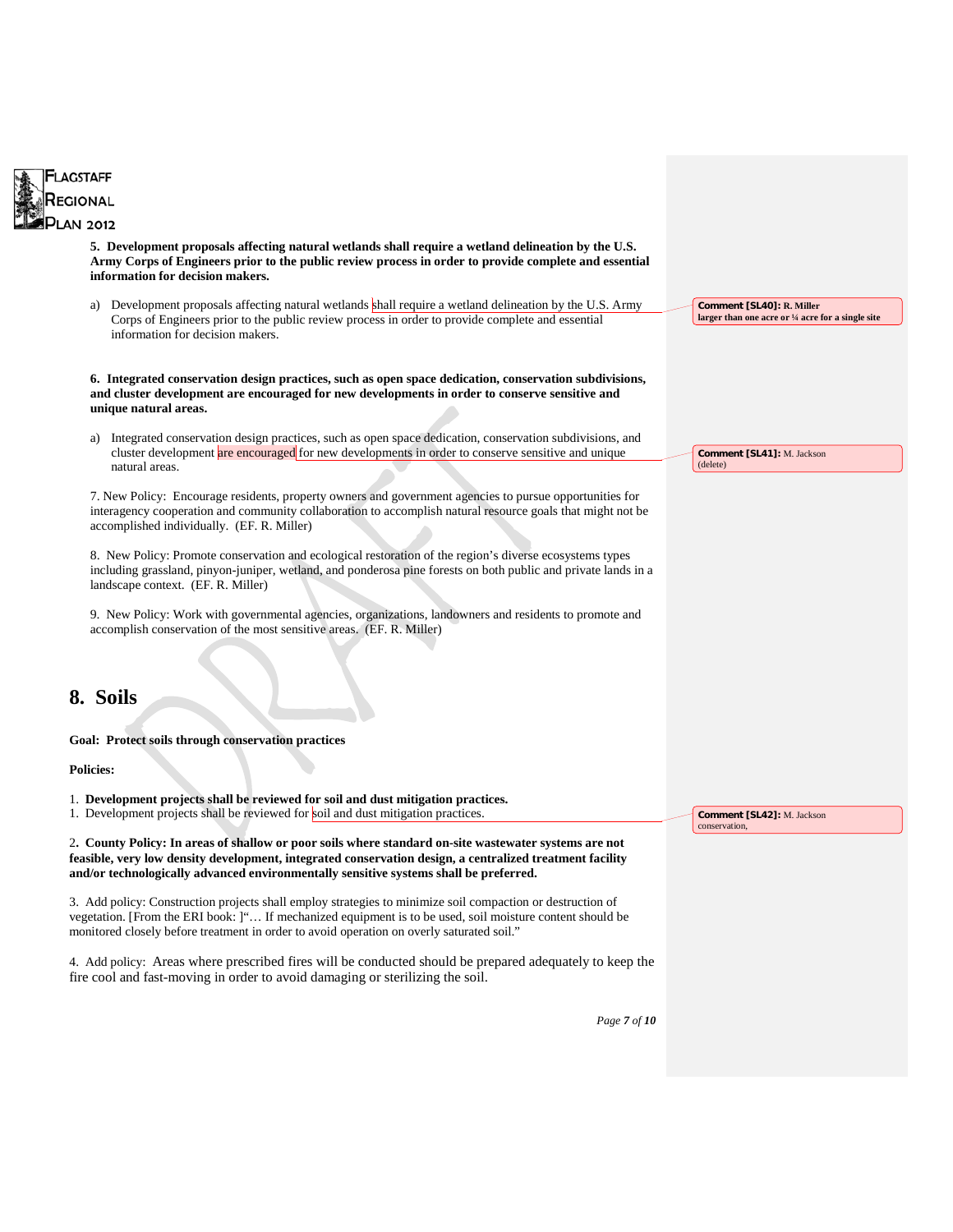

5. Add Policy: Encourage slope stability practices to reduce the effects of erosion and soil transport into ephemeral stream drainages during periods of high

6. Add Policy: Grassy openings shall be evaluated and conserved with the same care devoted to forested areas.

### **9. Water Quality**

(Being reviewed. Update to be emailed shortly.)

## **10. Air quality**

**GOAL**: **Proactively improve and maintain the region's air quality for continued compliance with National Air Ambience Quality Standards**

**Policies:**

1. E**ngage public agencies concerned with the improvement of air quality, and implement state and regional plans and programs to attain overall federal air quality standards and in particular ozone, particulate matter and carbon monoxide on a long-term basis.**

2. **Pursue reduction of total emissions of high priority pollutants from commercial and industrial sources and area-wide smoke emissions**

3. **Reduce vehicle miles travel by promoting land-use that incorporates walkable, mixed-use, compact development.**

> i. Reduce vehicle miles travel by promoting land-use that incorporates walkable, mixeduse, compact development.

4. **Promote the use of alternative modes of transportation such as ridesharing, bicycling, walking, and transit throughout the region.**

5. **Where locally desired, formation of road improvement districts, dust control districts and road maintenance districts shall be encouraged as a means of solving dust problems and allocating costs to those affected.** 

a) Where locally desired, formation of road improvement districts, dust control districts and road maintenance districts shall be encouraged as a means of solving dust problems and allocating costs to those affected.

6**. All new City roads shall be paved to prevent fugitive dust.**

7. **Attract through economic development activities and incentives, clean, non-polluting industry and commercial enterprises**

**a**) Attract through economic development activities and incentives, clean, non-polluting industry and commercial enterprises **Comment [SL47]:** low-water use,

*Page 8 of 10*

**Comment [SL43]:** M. Jackson

**Comment [SL44]:** M. Jackson

**Comment [SL45]:** M. Jackson

**Comment [SL46]:** M. Jackson ("allocating costs to those affected" needs

policies

encourage the

clarification)

(delete)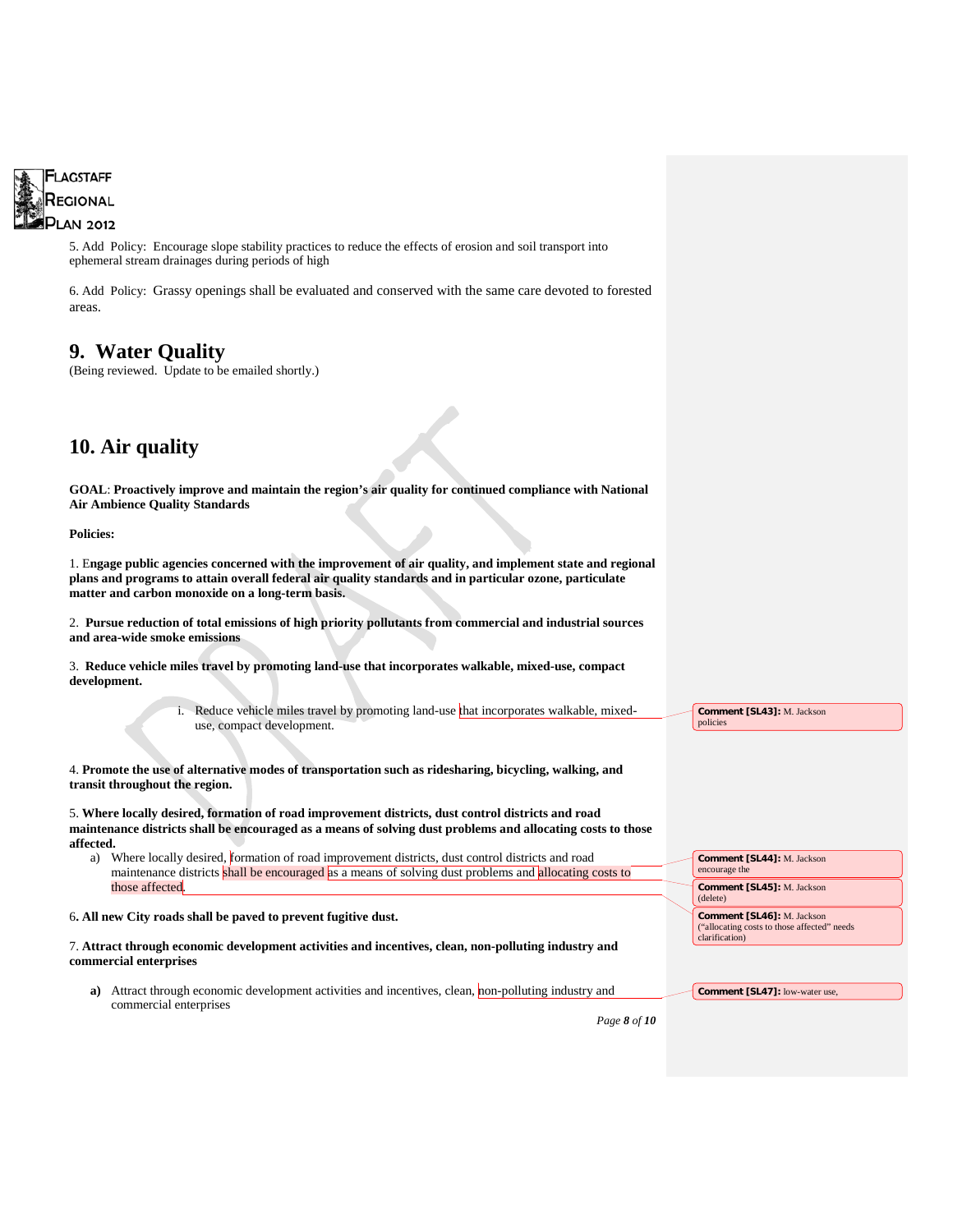

#### **8. Seek feasible alternatives to prescribed burns.**

a) Seek feasible alternatives to **prescribed burns**.

### **11. Dark Skies**

**Goal: Preserve Dark Skies as a natural resource, urban character and economic generator to a thriving astronomy, planetary and space science industry**

**Policies:** 

**I.** "Maintain Dark Skies". Recommended first policy statement by EF.

**1. Balance needs of astronomical research and industry needs with community character, growth and sustainability**.

*(Expert Forum questions the terms "Balance" and "industry needs." These terms should be clarified/made more specific.)*

**2. Research and employ emerging, energy efficient, illumination technologies and update regulations as necessary** 

**3. Mandate new uses, zone changes and retrofits be compliant to lighting code.**

4. **Promote the benefit of dark skies through outreach.**

**5. Any regional plan amendment within the Zone I district shall include a preliminary Lumen Analysis calculating potential maximum lumens permissible.**

6. Add new Policy: City and County shall vigorously enforce existing lighting codes. (EF:)

### **12. Natural Quiet**

Goal: Preserve natural quiet, soundscapes through reduction of noise pollution.

#### **Policy:**

**1. Recognize urban environment soundscape differs greatly from rural areas through the creation of applicable noise ordinance with respective criteria.**

a) Recognize urban environment soundscape differs greatly from rural areas through the creation of applicable noise ordinance with respective criteria.

**Comment [SL48]:** M. Jackson to alleviate the smoke produced through prescribed burns, through encouraging thinning of overgrown forest.

*Page 9 of 10*

**Comment [SL49]:** 

**Comment [SL50]:** M. Jackson

**Comment [SL51]:** M. Jackson

and create applicable noise ordinances to preserve natural quiet in residential neighborhoods and open

that the

space preserves.